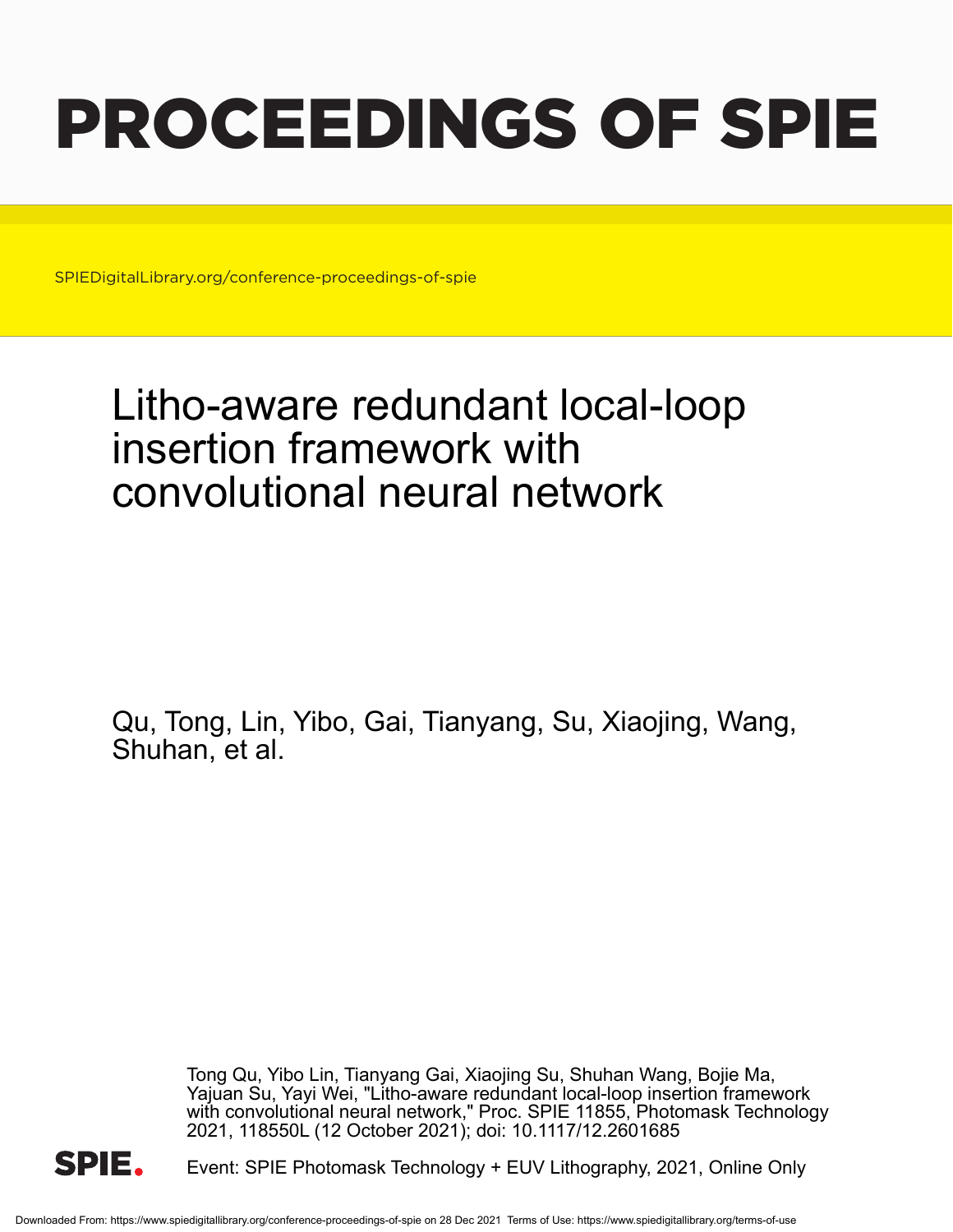### Litho-Aware Redundant Local-Loop Insertion Framework With Convolutional Neural Network

Tong Qu<sup>a,b</sup>, Yibo Lin<sup>c</sup>, Tianyang Gai<sup>a,b</sup>, Xiaojing Su<sup>a,b</sup>, Shuhan Wang<sup>a,b</sup>, Bojie Ma<sup>a,b</sup>, Yajuan Sua,b,d, and Yayi Wei<sup>a,b,d</sup>

a Institute of Microelectronics of Chinese Academy of Sciences, Beijing 100029, China <sup>b</sup>University of Chinese Academy of Sciences, Beijing 100049, China <sup>c</sup>CS Departmen, Peking University, Beijing, 100080, China <sup>d</sup>Guangdong Greater Bay Area Applied Research Institute of Integrated Circuit and Systems, Guangzhou Guangdong 510535, China

#### ABSTRACT

With the VLSI technology shrinking to 7nm and beyond, the Redundant Local Loop (RLL), also known as via pillar, becomes a promising candidate of redundant via insertion due to its compatibility with the unidirectional layout style. Existing RLL insertion approaches only leverage rule-based heuristics for manufacturing constraints, which can no longer obtain a large enough Process Window (PW) in advanced technology nodes. It is imperative to develop new techniques to optimize lithography process window while inserting RLL to achieve a good yield. In this paper, we propose a machine learning-based litho-aware RLL insertion framework. Conventional lithography simulation requires tremendous computational resources to evaluate the lithography quality accurately, which is not feasible for process window exploration. We formulate the lithography simulation as a regression task and develop a customized Conventional Neural Network (CNN) architecture to predict the Depth of Focus (DOF), a standard metric for evaluating process window. We propose a complete flow for litho-aware RLL insertion based on the CNN model for process window evaluation. The commercial lithography simulator evaluates the effectiveness of the proposed framework. Experimental results demonstrate that our lithography model can predict the DOF with high accuracy and generalize well on unseen patterns while achieving orders of magnitude speedup compared to conventional lithography simulation. Our litho-aware RLL insertion framework can effectively improve the lithography process window with comparable runtime and insertion rate compared to the state-of-the-art method.

Keywords: redundant local loop, conventional neural network, lithography, DOF

#### 1. INTRODUCTION

With the continuous scaling of semiconductor technology nodes, redundant via insertion becomes a pivotal technology to improve yield. In advanced technology nodes with the unidirectional routing style, conventional methods of inserting redundant vias have become obsolete because they introduced metal shapes in the nonpreferred direction. Fig. 1(b) shows that traditional redundant via insertion introduces Metal-3 (M3) wire bending in the non-preferred direction. To overcome this issue, Redundant Local Loop (RLL), also known as via-pillar, is proposed to ensure the consistent direction of each metal wire with the design rules while introducing redundant vias (Fig. 1(c)). Recent works<sup>1,2</sup> are proposed to optimize the delay and performance of chips in RLL insertion. Xu et al.<sup>3</sup> propose a rule-based algorithm for RLL insertion considering advanced manufacturing constraints.

Nevertheless, such approaches can no longer obtain a large enough process window in advanced technology nodes. It is imperative to develop new techniques to optimize lithography while inserting RLL to achieve a good yield. In this paper, we propose a machine learning-based litho-aware RLL insertion framework. Conventional

Photomask Technology 2021, edited by Stephen P. Renwick, Proc. of SPIE Vol. 11855, 118550L · © 2021 SPIE · CCC code: 0277-786X/21/\$21 · doi: 10.1117/12.2601685

The first two authors contributed equally to this work.

Yajuan Su, Yayi Wei are the corresponding authors ({suyajuan, weiyayi}@ime.ac.cn).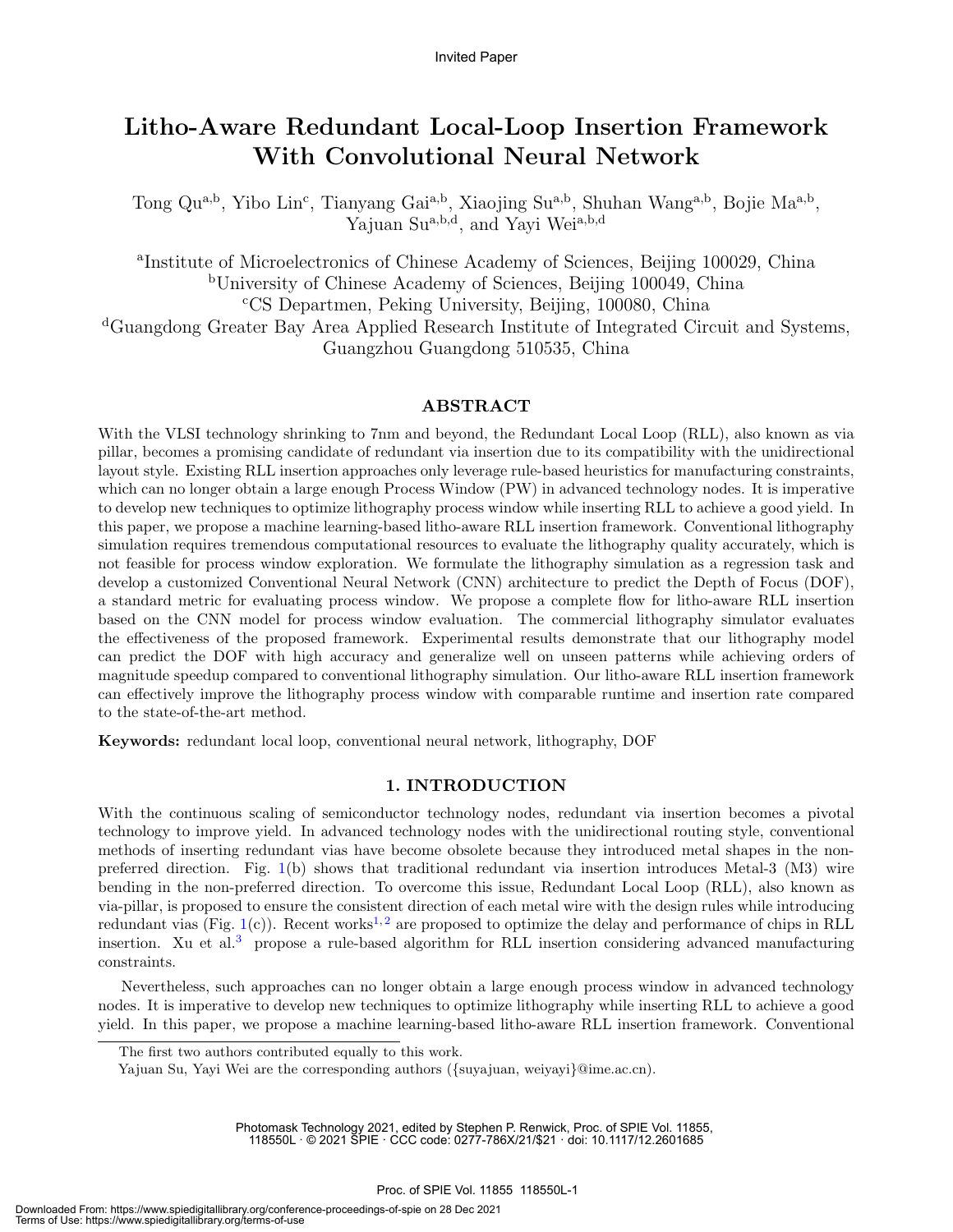

Figure 1. (a) single via, (b) traditional redundant via insertion with wire bending, (c) redundant local loop that compatible with one-dimensional routing.

lithography simulation requires tremendous computational resources to accurately evaluate the lithography quality, which is not feasible for process window exploration. Considering the fact that machine learning approaches have demonstrated superior computational efficiency to traditional simulation methods, we formulate the lithography process window simulation as a regression task and develop a customized conventional neural network (CNN) architecture to predict the Depth of Focus (DOF), a standard metric for evaluating lithography process window. This proposed framework can trade-off between accuracy and runtime. The major contributions of this paper are highlighted as follows.

- The lithography process window prediction problem is formulated as a regression task without lithography simulation.
- The CNN network is developed to achieve both high accuracy and efficiency.
- Experimental results demonstrate that our framework can increase the average lithography process window by 1.8 % for benchmarks at 10 nm technology node with comparable insertion rate to sate-of-work.<sup>3</sup>

The rest of this paper is organized as follows. Section 2 reviews the basic concepts and gives the problem formulation. Section 3 provides a detailed explanation of the proposed framework. Section 4 reports the experimental results. Finally, Section 5 concludes the paper.

#### 2. PRELIMINARIES

In modern VLSI redundant via insertion, the optimization usually includes multiple objectives, such as wirelength and the number of vias. A larger number of vias and wirelength leads to a considerable timing impact of a local loop structure<sup>4</sup> and difficulty for post stages. In practice, the solution that neglected the above metrics may result in congestion and failure. Hence, the RLLs with less redundant vias and wirelength are preferred. We adopt the cost metric in this work, considering both wirelength and the number of vias.

**Definition 1 (Cost).** Cost  $c \in \mathbb{R}$  evaluates the cost of an RLL structure with N metal layers and N − 1 via layers, which is defined as follows:

$$
c = \sum_{i=0}^{N} \alpha_i m_i + \sum_{i=0}^{N-1} \beta_i v_i, \qquad (1)
$$

where  $\alpha$ ,  $\beta$  are user-defined parameters,  $m_i$  denotes the redundant wirelength on the *i*th metal layer,  $v_i$  denotes the number of redundant vias on the ith via layer.

In advanced technology nodes, the cost is not enough to evaluate an RLL structure. Different RLLs with similar costs may lead to distinctive yield impacts. So, we select the *depth of focus* (DOF) metric to evaluate the lithography of a pattern.

**Definition 2 (DOF).** DOF  $\in \mathbb{R}$  evaluates the performance of optical lithography. It can be defined as the range of focus that keeps the resist profile of a given feature within all specifications over a specified exposure range.

In practical semiconductor lithograph, DOF generally depends on resist, process parameters, and imaged patterns. Therefore, DOF is generally obtained by lithography simulation. In this work, we introduce a lithography machine learning model to speed up the simulation flow, evaluated by Mean Absolute Percentage Error (MAPE).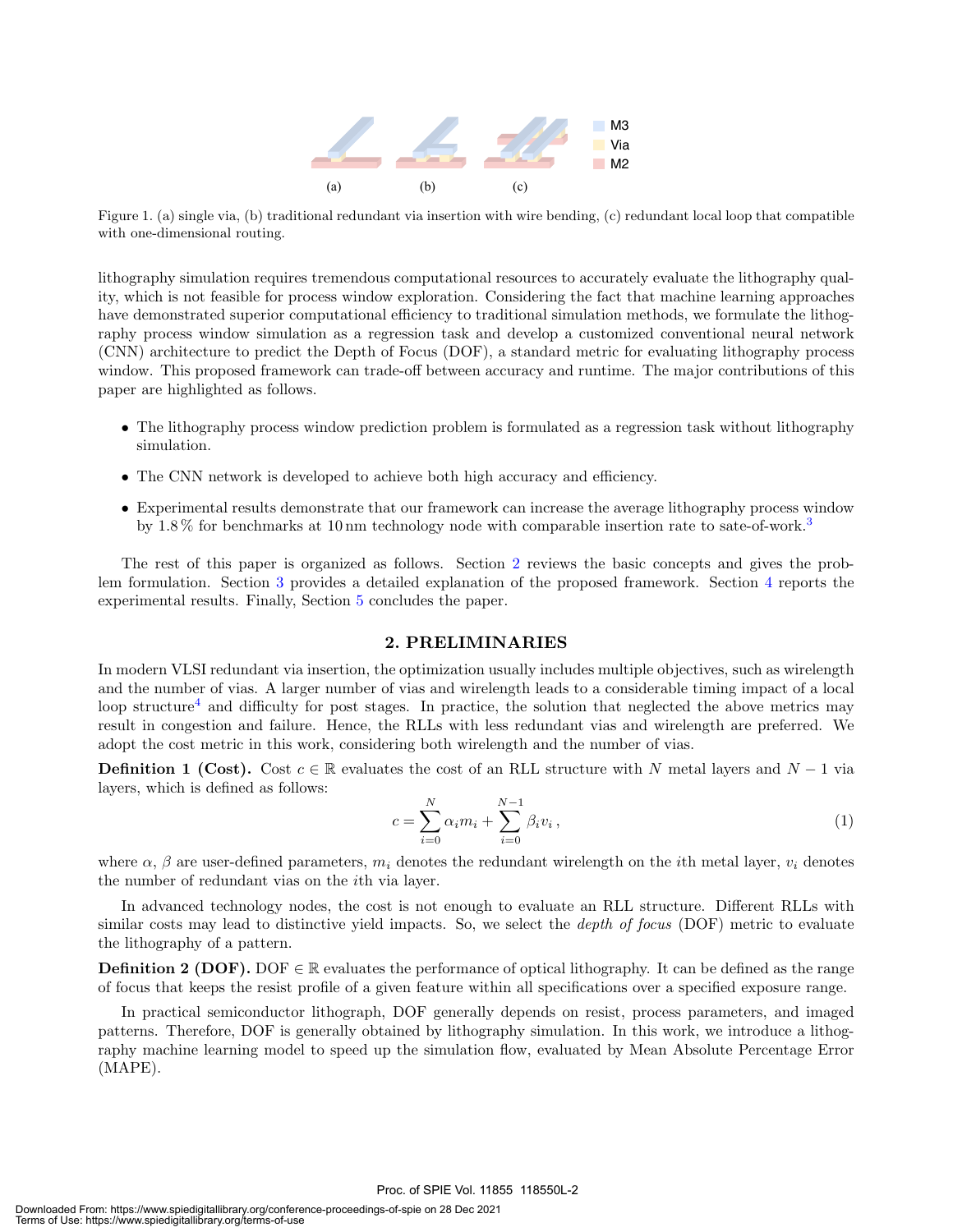**Definition 3 (MAPE).** MAPE  $\in \mathbb{R}$  evaluates the prediction accuracy of the proposed lithography model:

$$
\text{MAPE} = \frac{100}{n} \sum_{i=1}^{n} \left| \frac{\hat{y}_i - y_i}{y_i} \right| , \qquad (2)
$$

where  $y_i$  is the actual DOF value obtained by lithography simulation, and  $\hat{y}_i$  is the predicted DOF value.

With all the metrics defined, the redundant local loop insertion in the unidirectional layout is defined as follows:

Problem 1 (Lithography Model). Given a dataset containing the labelled data, pairs of layout patterns, and corresponding DOFs obtained by lithography simulation, train a model that can accurately predict a given layout pattern's DOF (i.e., minimize MAPE).

**Problem 2 (Redundant Local Loop Insertion).** Given the unidirectional routing design and design rules, produce a legal RLL insertion solution with optimized insertion rate, total cost, and lithography quality.

#### 3. LITHO-AWARE RLL INSERTION FRAMEWORK

#### 3.1 Data Preparation

For training the proposed lithography model, a labelled dataset is needed. The dataset includes 900 randomly selected  $1.04 \times 1.04 \text{ mm}^2$  clips of each metal layer, and Mask Optimization (MO) has been applied to those clips to obtain the corresponding DOFs. The original layout data format (GDS II) is composed of succeeding vertex coordinate lists. Therefore, we encode these vertex coordinates into pixels. In our work, the routing solutions are based on a routing grid model, and the  $1.04 \times 1.04 \text{ mm}^2$  clips can be pixeled into binary images of size  $52 \times 52$  pixels without loss. For a better representation under the optical proximity effect,  $5.04 \times 5.04$  mm<sup>2</sup> clips centred on selected clips are pixeled into binary images of size  $252 \times 252$  pixels. The dataset is divided into two parts: 50 % are preprocessed for CNN model training, while 50 % are used for validation. Rotation and flipping are applied to the training dataset to obtain various layout patterns further.

#### 3.2 Convolutional Neural Network Architecture

Convolutional Neural Networks (CNN) have been proved capable of image classification and recognition.<sup>5</sup> Convolutional layer, pooling layer, and Fully Connected (FC) layer are three main components of CNN architecture. The convolutional layer's parameters consist of a set of learnable filters (or kernels), with a small receptive field and apply a convolution operation to the input, passing the result to the next layer. As a result, the network learns filters that activate when it detects some specific features. Pooling layers extract the statistical summary of the previous layer's local regions reducing the feature map dimension. Fully connected layers are used to flatten the feature maps extracted from multiple convolution and pool operations into a one-dimensional vector to predict the final results. The CNN architecture for the DOF prediction problem is summarized in Table 1, consisting of five convolution blocks and three FC layers. The first convolutional layer filters the input vectors of size  $252 \times 252$  with a kernel of size  $5 \times 5$ . The remaining convolutional layers with kernels size of  $3 \times 3$  to obtain a more profound representation. Max-pooling with filter size  $2 \times 2$  and stride 2 is applied after each convolution block. Three FC layers are applied to flatten high-dimensional feature vectors to the final result.

#### 3.3 ILP Formulation

Problem 2 can be formulated as an assignment problem. In this work, we extend the ILP formulation developed in Xu et al.,<sup>3</sup> and add a DOF item in the objective function to improve the lithography process window. Our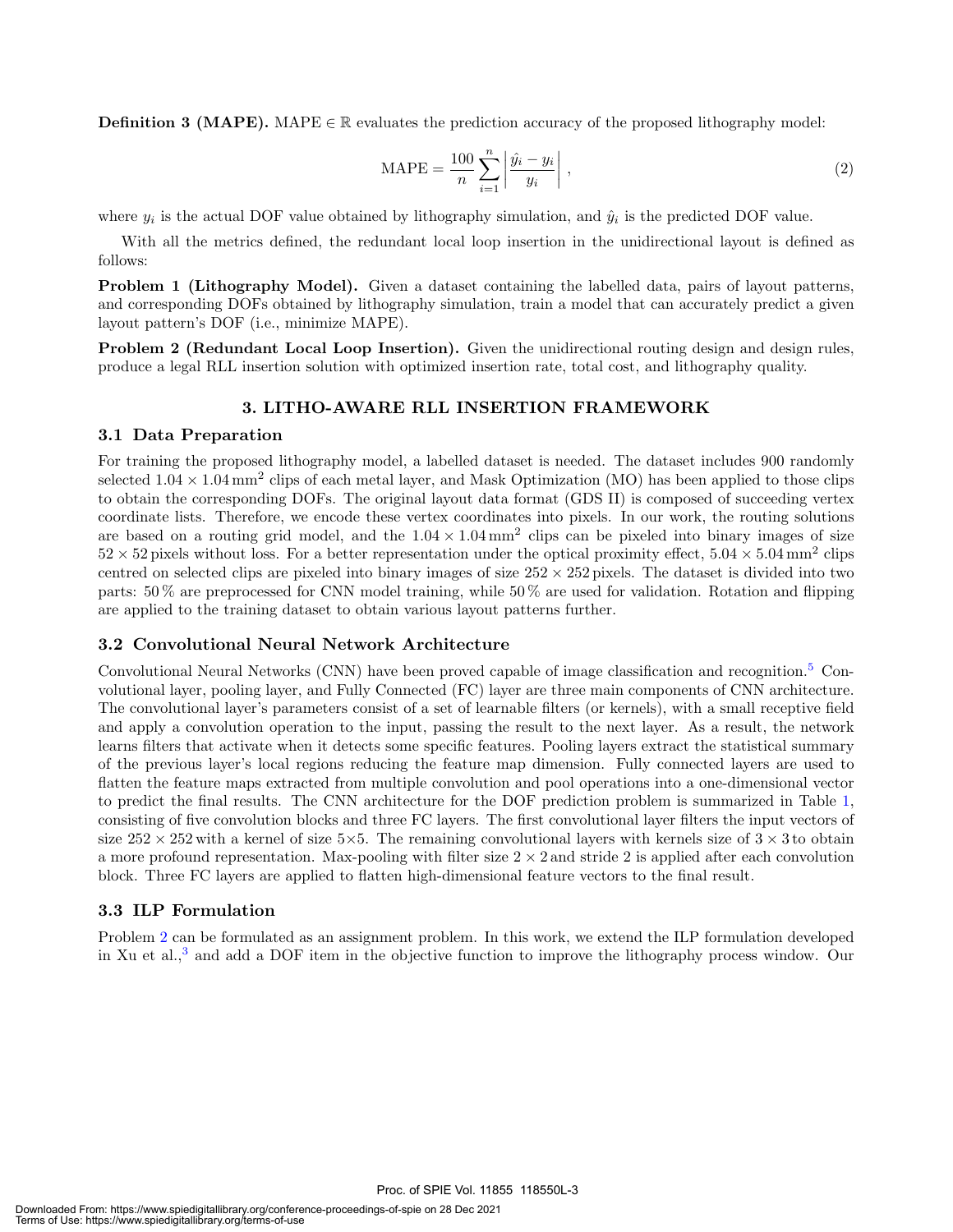| Layper    | Kernel                 | Stride         | Output Size               | Layper            | kernel                 | Stride         | Output Size              |
|-----------|------------------------|----------------|---------------------------|-------------------|------------------------|----------------|--------------------------|
| $Conv1-1$ | $5 \times 5 \times 4$  | $\overline{2}$ | $124 \times 124 \times 4$ | Pool1             | $2 \times 2$           | $\overline{2}$ | $62 \times 62 \times 4$  |
| $Conv2-1$ | $3 \times 3 \times 8$  | 1              | $62 \times 62 \times 8$   | $Conv2-2$         | $3 \times 3 \times 8$  | $\mathbf{1}$   | $62 \times 62 \times 8$  |
| $Conv2-3$ | $3 \times 3 \times 8$  | 1              | $62 \times 62 \times 8$   | Pool <sub>2</sub> | $2 \times 2$           | $\overline{2}$ | $31 \times 31 \times 8$  |
| $Conv3-1$ | $3 \times 3 \times 16$ | $\mathbf{1}$   | $31 \times 31 \times 16$  | $Conv3-2$         | $3 \times 3 \times 16$ | $\mathbf{1}$   | $31 \times 31 \times 16$ |
| $Conv3-3$ | $3 \times 3 \times 16$ | 1              | $31 \times 31 \times 16$  | Pool3             | $2 \times 2$           | $\overline{2}$ | $15 \times 15 \times 16$ |
| $Conv4-1$ | $3 \times 3 \times 32$ | 1              | $15 \times 15 \times 32$  | $Conv4-2$         | $3 \times 3 \times 32$ | $\mathbf{1}$   | $15 \times 15 \times 32$ |
| $Conv4-3$ | $3 \times 3 \times 32$ | 1              | $15 \times 15 \times 32$  | Pool4             | $2 \times 2$           | $\overline{2}$ | $7 \times 7 \times 32$   |
| $Conv5-1$ | $3 \times 3 \times 32$ | 1              | $7 \times 7 \times 32$    | $Conv5-2$         | $3 \times 3 \times 32$ | $\mathbf{1}$   | $7 \times 7 \times 32$   |
| $Conv5-3$ | $3 \times 3 \times 32$ | 1              | $7 \times 7 \times 32$    | Pool <sub>5</sub> | $2 \times 2$           | $\overline{2}$ | $3 \times 3 \times 32$   |
| FC1       |                        |                | 1024                      | FC2               |                        |                | 512                      |
| FC3       |                        |                | 1                         |                   |                        |                |                          |

Table 1. The CNN architecture.

modifications are highlighted in blue.

$$
\max \quad \delta \sum_{x_i} n_i x_i - \epsilon \sum_{x_i} c_i x_i + \zeta \sum_{x_i} p_i x_i \tag{3}
$$

$$
\text{s.t.} \quad \sum_{x_i \in X_j} x_i \le 1 \qquad \qquad \forall X_j \in X \tag{3-c1}
$$

$$
\sum_{x_i \in A} x_i \le 1 \qquad \qquad \forall A \in G \cup \text{SA} \tag{3-c2}
$$

$$
\sum_{llc_i \in W_k} n_{ik} \cdot x_i \le DB_k \qquad \qquad \forall W_k \in W \tag{3-c3}
$$

$$
x_i \in \{0, 1\} \qquad \qquad \forall x_i \in X_j \tag{3-c4}
$$

Eq. (3) consists of three terms. The first term  $\sum_{x_i} n_i x_i$  is the total number of redundant vias, which improves the insertion rate; The second term  $\sum_{x_i} c_i x_i$  aims to reduce the overall cost of inserted RLLs; The third term Let the interval transfer the lithography process window of the target design. The custom parameters  $\theta$ ,  $\epsilon$ , and  $\zeta$  can be flexibly set to trade-off those items.

#### 4. EXPERIMENTAL RESULTS

#### 4.1 Experiment setup

We adopt Pytorch<sup>6</sup> to implement the CNN model. The experiments ran on a 64-bit Linux machine with two 20-core Intel Xeon@2.1 GHz CPUs and 64 GB RAM. The commercial lithography software Tachyon runs on a 64-bit Linux machine with four Intel Xeon@2 GHz CPUs and 220 GB RAM.

The benchmarks from Xu et al.<sup>3</sup> are listed in Table 3. Those benchmarks are shrunk to 10 nm technology node. This shrinkage will not affect the algorithm's behaviour since Xu et al.<sup>3</sup> adopts a grid-based solution strategy.

#### 4.2 Lithography Model Validation

We use Adam<sup>7</sup> as the gradient descent optimizer for model training. The learning rate is set to 0.01, the batch size is set to 40, and the maximum number of iterations is 1000. The dropout rate is set to 0.5 to prevent overfitting. The Mean Squared Error (MSE) is used as the loss function. We set  $\alpha_i$  ( $i \in [0, N]$ ) to 1 and  $\beta_i$  $(i \in [0, N-1])$  to 5 in Eq. (1).  $\delta$  and  $\epsilon$  in Eq. (3) is set to 500 and 1 respectively.  $\zeta$  is defined as  $\zeta = e^{4(1-\frac{p}{120})}$ , where  $p$  is the predicted lithography.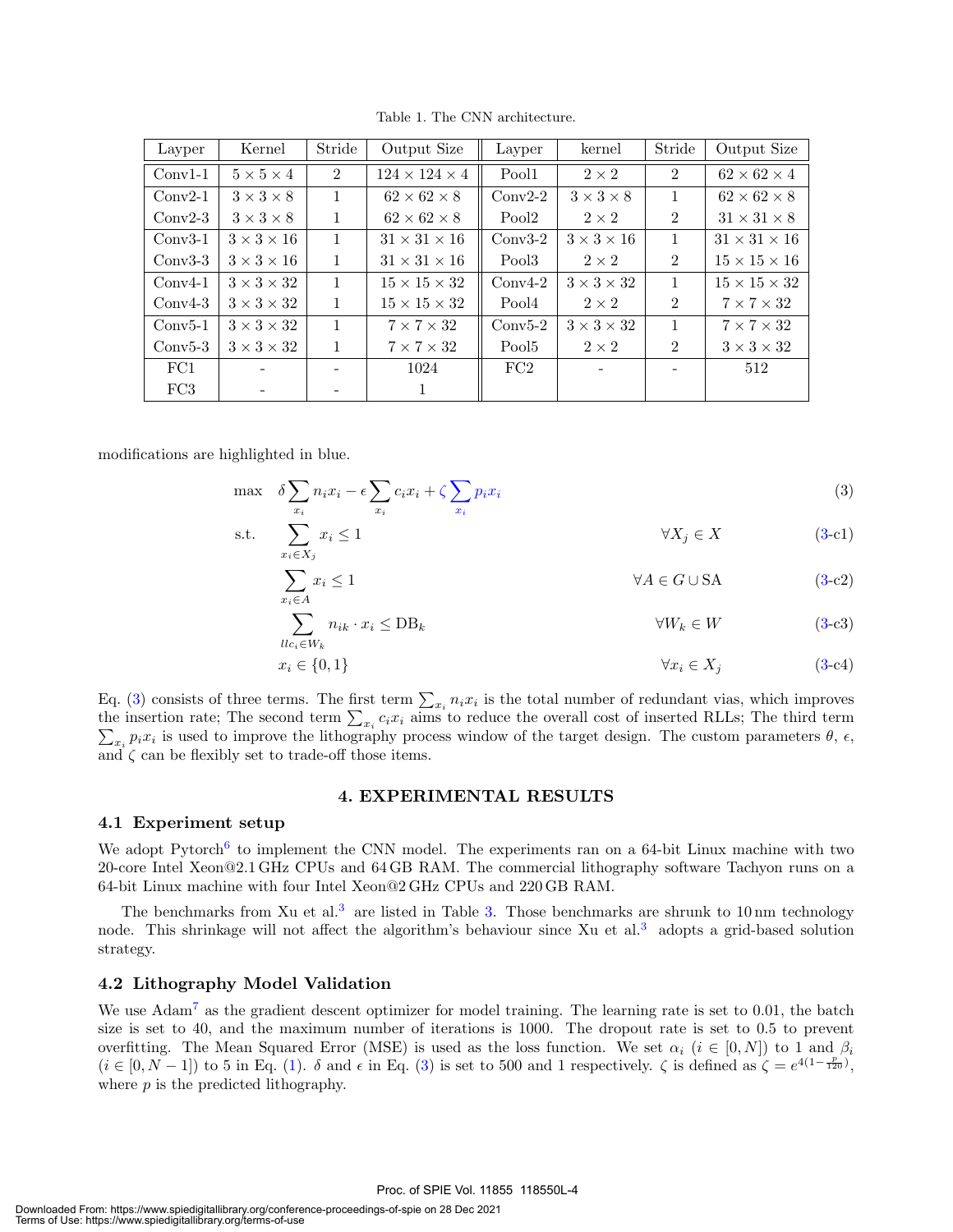Table 2. Notations.

| $rll_i$                   | <i>i</i> th RLL candidate                                      |
|---------------------------|----------------------------------------------------------------|
| $c_i$                     | the cost of $r l l_i$                                          |
| $v_i$                     | the number of redundant vias that $llc_i$ covers               |
| $n_i$                     | the number of vias that $llc_i$ covers                         |
| $p_i$                     | the lithography (i.e., DOF) of $llc_i$                         |
| $x_i$                     | the binary variable for $llc_i$                                |
| $X_i$                     | the variable set for the RLLCs covering $v_i$                  |
| $G_k$                     | the kth set for RLL candidates occupying the same grid         |
| $SA_k$                    | the kth set for RLL candidates occupying conflicting SAV grids |
| X, G, SA                  | set for $X_i$ , $G_k$ and $SA_k$ , respectively                |
| $W_K$                     | the k <sup>th</sup> density window                             |
| $n_{i,k}$                 | the number of vias of $llc_i$ in $W_k$                         |
| $DB_k$                    | via density upper bound for $W_k$                              |
| W                         | the set of density window $W_k$                                |
| $\delta, \epsilon, \zeta$ | custom parameters                                              |

Table 3. Benchmark Statistics.<sup>3</sup>

| Metric                  | $_{\rm ecc}$ | efc  | ctl  | alu  | div   | top   |
|-------------------------|--------------|------|------|------|-------|-------|
| $\#\text{via}$          | 4013         | 4619 | 5873 | 6683 | 12878 | 48847 |
| $\#\text{nets}$         | 1539         | 1322 | 2062 | 2138 | 3792  | 12988 |
| $\#\text{RLLC}$ per via | 47.3         | 39.0 | 43.7 | 32.6 | 36.0  | 35.2  |

We trained two CNN models for M2 and M3, respectively, to further improve the prediction accuracy. This will not introduce too much runtime overhead. The maximum iteration of each model is set to 1000. Their performances on training and testing datasets are reported in Table 4. It can be seen that the prediction accuracy of the two metal layers of M2 and M3 are both about 3 %. The runtime to obtain the process window using the lithography simulation tool exceeds 30 minutes, which is related to the scale of the layout. However, it takes about 5 minutes to train a CNN model, and the runtime of predicting process window is about 3.2 ms. This means that the proposed CNN model is more than  $10^5\times$  faster than the simulation tool, and the accuracy loss is still within a reasonable range. On the other hand, the precision losses can still be further reduced. Since the process windows of most benchmarks are  $80 \sim 100$ , the training suffers from a date imbalance issue, hindering the achievement of high accuracy. Techniques such as data augmentation, and optimized sampling strategies can address this concern. Due to this accuracy meets the requirements of our framework, we leave the exploration in the future.

#### 4.3 Framework Validation

As mentioned in Problem 2, the goal of the RLL is to maximize the inserting rate to improve the yield and reduce the timing impact of the introduced redundant vias. With the proposed CNN model, we can predict the process window of each RLL candidate. In this way, the trade-off between the insertion rate and the lithography can be achieved. The insertion rate of the proposed framework tends to be reduced compared to Xu et al., $3$ due to that their method takes the insertion rate as the only metric to be evaluated. We added a control group (denoted as IR-R) whose insertion rate is randomly reduced to the same level as ours to control variables. The comparison of our work, IR-R, and Xu et al.<sup>3</sup> is reported in Table  $5$ .

The "Ratio" is based on Xu et al.<sup>3</sup> as the baseline. It can be seen that we can increase the average lithography process window by 4 % with comparable runtime. Compared with IR-R, we can achieve a 2 % more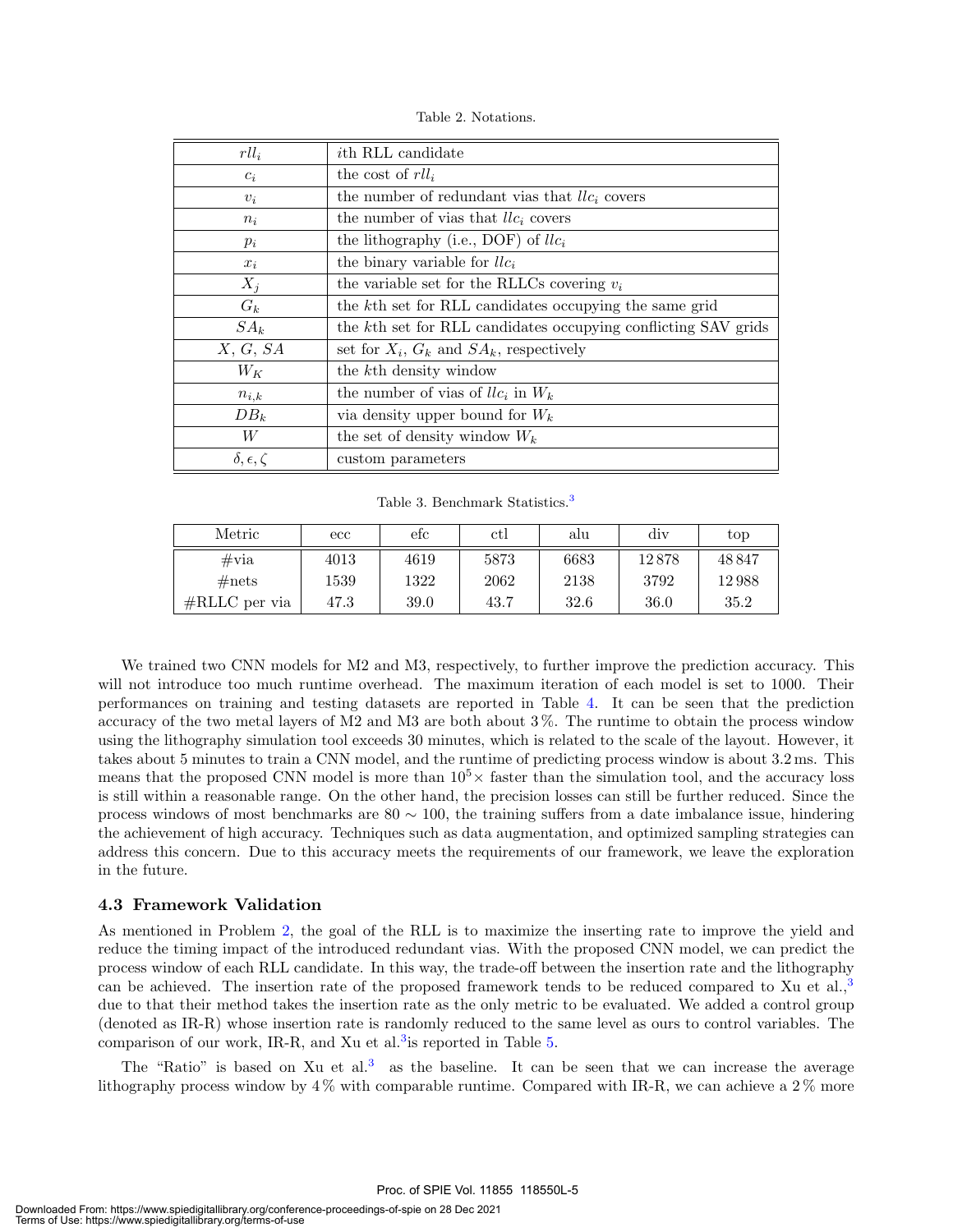| Dateset  | Model          | MAPE $(\%)$ | *<br>TpS<br>(ms) |  |
|----------|----------------|-------------|------------------|--|
|          | $\mathrm{M}2$  | 2.77        | 3.42             |  |
| Training | M <sub>3</sub> | 2.46        | 4.82             |  |
|          | Avg.           | 2.61        | 4.12             |  |
|          | $\mathrm{M}2$  | 3.3         | 3.26             |  |
| Testing  | M3             | 3.08        | 2.94             |  |
|          | Avg.           | 3.19        | 3.10             |  |

Table 4. Experimental result of the CNN models on training dataset and testing dataset.

\* TpS: The average runtime of each sample in the datasets.

Table 5. Comparison of inserting rate (IR) and lithography process window (PW) of different RLL inserting methods.

| Design | Xu et al. <sup>3</sup> |          | Xu et al. <sup>3</sup> | $(IR-R^*)$ | Jurs      |          |  |
|--------|------------------------|----------|------------------------|------------|-----------|----------|--|
|        | $\%$<br>IR.            | PW       | $(\%$<br>IR-           | РW         | %<br>IR ( | РW       |  |
| top    | 83.00                  | 79.22    | 79.24                  | 80.92      | 79.62     | 82.3     |  |
| Ratio  | .00.                   | $1.00\,$ | 0.95                   | $1.02\,$   | 0.96      | $1.04\,$ |  |

\* IR-R: The insertion rate is randomly reduced to close to ours.

average lithography process window with a  $1\%$  higher insertion rate, which means that our framework can effectively trade-off between insertion rate and the lithography quality.

Table 6 gives the detailed experimental result on benchmarks. One can find that the insertion rate reduction of our framework is within the acceptable range (average 4.3 %), and the runtime is comparable. Those experimental demonstrate that our litho-aware RLL insertion framework can effectively improve the lithography process quality with comparable runtime and insertion rate. As the setting of the  $\epsilon$  is flexible, we can adjust the weight of a lithography item to the requirements of real-world applications. This paradigm provides a flexible framework to meet the challenge of the DTCO methodology, which is promising at advanced nodes.

|              | Xu et al. $3$ |                  |           |                        | Ours      |                |                       |                |
|--------------|---------------|------------------|-----------|------------------------|-----------|----------------|-----------------------|----------------|
| Design       | $(\%)$<br>IR  | $\#\mathrm{RLL}$ | *<br>#RpR | Т<br>$\left( s\right)$ | IR $(\%)$ | $\#\text{RLL}$ | *<br>$\#\mathrm{RpR}$ | т<br>$(\rm s)$ |
| ecc          | 98.26         | 2542             | 2.45      | 3.7                    | 96.61     | 2733           | 2.58                  | 3.7            |
| $_{\rm efc}$ | 92.35         | 2799             | 2.45      | 3.9                    | 87.66     | 2866           | 2.57                  | 3.9            |
| ctl          | 95.23         | 3543             | 2.42      | 5.4                    | 92.56     | 3746           | 2.55                  | 5.4            |
| alu          | 80.40         | 3232             | 2.34      | 5.2                    | 75.69     | 3242           | 2.52                  | 5.3            |
| div          | 88.12         | 7103             | 2.40      | 11.0                   | 83.11     | 7315           | 2.55                  | 11.2           |
| top          | 83.00         | 24705            | 2.36      | 37.0                   | 79.62     | 25092          | 2.53                  | 37.5           |
| Avg.         | 89.56         | 7321             | 2.40      | 11.03                  | 85.21     | 7499           | 2.55                  | 11.17          |
| Ratio        | 1.00          | 1.00             | 1.00      | 1.00                   | 0.96      | 1.03           | 1.06                  | 1.01           |

Table 6. Detailed experimental result on benchmarks.

\* #RpR: redundant via number per RLL.

#### 5. CONCLUSION

In this paper, we present a litho-aware RLL insertion framework. The proposed framework considers the lithography requirements in the RLL candidates selection stage. It achieves a trade-off between lithography process